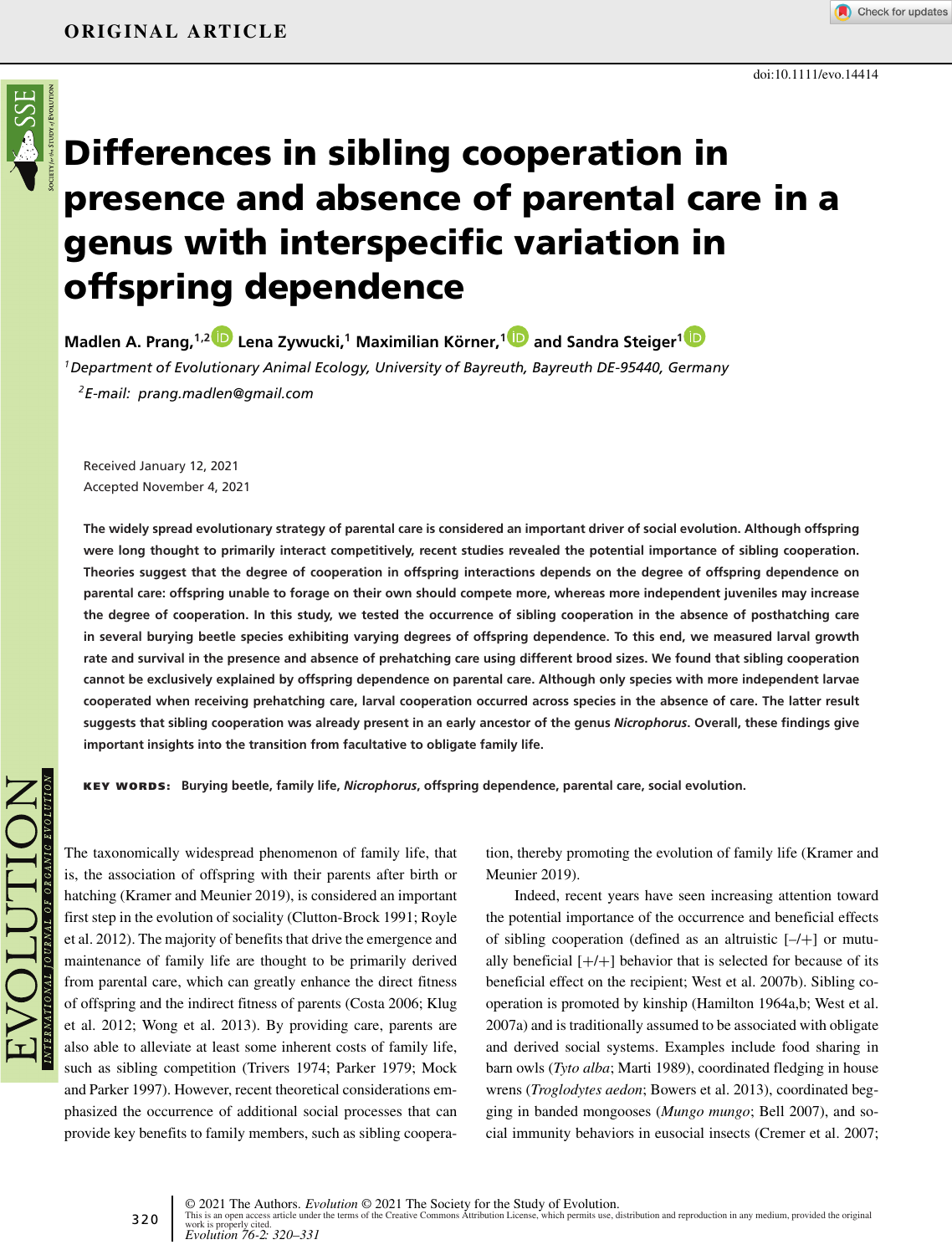Stow et al. 2007; Hamilton et al. 2011; He et al. 2018). However, the consideration of sibling cooperation as a driver of early social evolution stems from discoveries of this phenomenon in less derived, subsocial systems. Sibling food sharing, for example, is known to occur in families of huntsmen spiders (*Delena cancerides*; Yip and Rayor 2013), black lace-weavers (*Amaurobius ferox*; Kim et al. 2005), and European earwigs (*Forficula auricularia*). In earwigs, sibling cooperation was even shown to be plastically adjusted and increased when parental care was poor (Falk et al. 2014; Kramer et al. 2015). Indeed, it has been suggested that the degree and nature of cooperative sibling interactions may depend on the degree of offspring dependence on parental care: more independent juveniles may benefit from increasing levels of cooperation, whereas offspring unable to survive on their own should in turn compete over limited parental resources, fostering rivalry over cooperation. In a scenario where obligate family life gradually arises from an independent state, sibling cooperation during early, facultative stages of family life evolution may select for delayed dispersal and gregarious behaviors, setting the stage for the continued association of family members and thus possible avenues toward prolonged forms of family life (Kramer and Meunier 2019). Moreover, a recent study suggests that even if facultative care evolves secondarily from an obligate state, sibling cooperation should increase in the more independent offspring, as its benefits can compensate for the reduced level of parental care (Rebar et al. 2020). However, despite the implied importance of sibling interactions in shaping the evolution of family life, whether and to what degree sibling cooperation depends on the level of offspring dependence remains largely unclear. Investigating closely related species exhibiting family life and sharing key life-history strategies but varying in offspring dependency may reveal key differences in cooperative behaviors and help to better understand if and how these behaviors are tied to progressively obligate forms of family life.

Here, we took advantage of a convenient model system: burying beetles of the genus *Nicrophorus* express complex forms of pre- and posthatching biparental care but show extreme differences in offspring dependency on posthatching care (Trumbo 1992; Capodeanu-Nägler et al. 2016). Burying beetles reproduce on small vertebrate carcasses where they form temporary family units usually consisting of a male and a female parent and a varying number of offspring (Pukowski 1933; Eggert and Müller 1997). Prehatching care is mainly composed of the parents converting carrion into an edible nursery by burying a carcass, removing fur or feathers, treating the carcass with antimicrobial secretions (Hoback et al. 2004; Cotter and Kilner 2010; Vogel et al. 2017), and chewing a hole into the carcass (hereafter referred to as feeding cavity) to facilitate larval access to the resource (Pukowski 1933; Eggert et al. 1998). In the posthatching phase, the parents guard the carcass and offspring against predators,

competitors, and intruding conspecifics while actively feeding the larvae with regurgitated carrion (Pukowski 1933, 1934; Milne and Milne 1976). Larvae also independently feed on the carrion, but there are large differences among species in offspring survival in the absence of posthatching care (Trumbo 1992; Capodeanu-Nägler et al. 2016). In *N. orbicollis*, for example, offspring rarely survive in the absence of parents, whereas in *N. pustulatus*, larval survival does not depend on parental presence. Conversely, offspring dependency in *N. vespilloides* is intermediate, as larval survival and growth in the absence of posthatching care are higher than in *N. orbicollis* but lower than in *N. pustulatus* (Trumbo 1992; Capodeanu-Nägler et al. 2016). The difference in dependency is also reflected in the strength of parent-offspring interactions: in the highly dependent species, larvae beg more, and parents provide them with food more frequently than in the more independent ones (Capodeanu-Nägler et al. 2017).

Hence, if offspring dependency on care determines sibling cooperation, the offspring of the more dependent species might be selected to compete for parental resources and thus not show any sign of cooperation. In contrast, the juveniles of the independent species might show a higher degree of cooperation and the larvae of intermediately dependent species a moderate level of cooperative interactions, complementing the lower benefits of their parents' care.

Cooperation in *Nicrophorus* may thereby take various forms, such as participation in social immunity or production of digestive enzymes (Arce et al. 2013; Ziadie et al. 2019). Indeed, positive correlations between larval density and larval performance have been demonstrated—albeit only in the absence of posthatching care and only when overall density was low (Schrader et al. 2015). However, the occurrence of and mechanisms behind positive effects of larval aggregation and density remain under debate: a study explicitly manipulating the initial brood size could not find any positive effect of larval density on larval mass or survival (Magneville et al. 2018). The authors ascribed the previously observed positive associations between brood size and mean larval mass to shared benign or harsh environmental conditions (e.g., presence/absence of a feeding cavity or microbial load on the carcass) rather than evidence for cooperation (Magneville et al. 2018).

Here, we aimed to shed light on the implications of sibling cooperation in simple social systems on the early evolution of sociality by conducting an experiment using three burying beetle species that vary strongly in offspring dependence on parental care. We tested for the occurrence and degree of cooperation in all three species by manipulating the initial brood size using six different larval densities (six different brood sizes on a standardized carcass). To detect the influence of prehatching care on sibling cooperation, we manipulated the presence of prehatching care by performing experiments under two environmental conditions: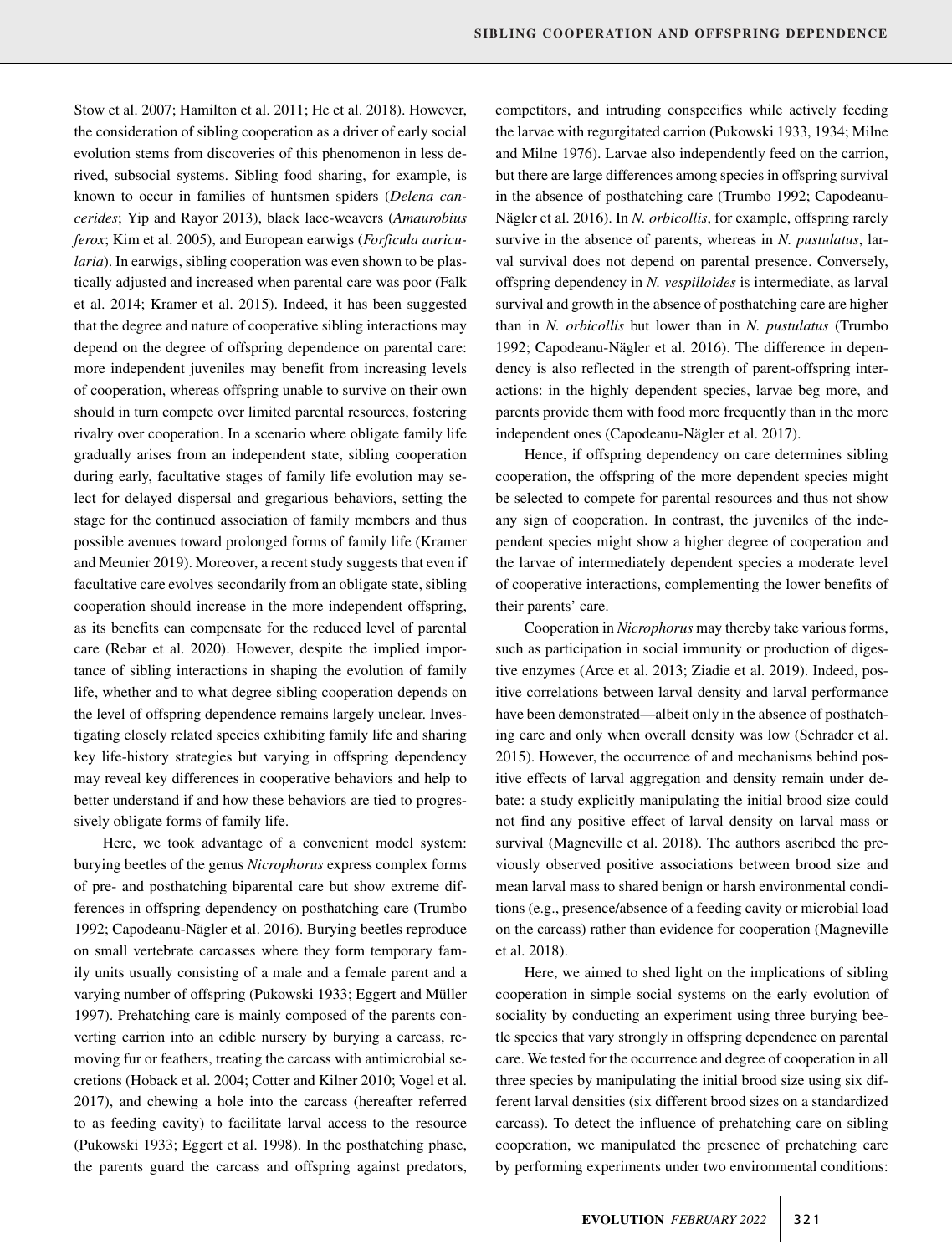(1) a nonprepared carcass with a standardized feeding cavity and (2) a parentally prepared carcass. Even though nonprepared carcasses received an artificially created opening to serve as a feeding cavity (i.e., providing larvae direct access to food), parental carcass preparation has been shown to mediate further benefits through microbial manipulation, which can, for instance, provide predigestion (Wang and Rozen 2018; Miller et al. 2019) and whose absence was shown to be costly (Shukla et al. 2018a) rendering an unprepared carcass a comparatively harsh environment. Because previous studies detected cooperative behavior only in the absence of posthatching parental care (Schrader et al. 2015), we removed parents in the posthatching phase. Previous studies showed that *N. orbicollis* larvae rarely survive until dispersal without posthatching care (Trumbo 1992; Capodeanu-Nägler et al. 2016), we thus compared the performance of larvae (larval growth and survival) in all three species 24 h after they were assigned to their brood and not at dispersal. This experimental procedure also ensured that the carrion food was not a limited resource. To be able to compare our findings with previous efforts to investigate sibling cooperation (Schrader et al. 2015; Magneville et al. 2018), we additionally measured *N. vespilloides* larval performance at dispersal.

So far, there is no consensus whether sibling cooperation occurs in the intermediately dependent species *N. vespilloides*. Furthermore, the occurrence of sibling cooperation has not yet been investigated in species with far more or less dependence on parental care. Because our experiments are premised on interspecific differences in offspring dependence on parental care, we first of all expected to confirm findings of previous studies, which showed that *N. pustulatus* performed better in the absence of parental care than *N. orbicollis* and *N. vespilloides* (Capodeanu-Nägler et al. 2016, 2018). Second and more importantly, if cooperation depends on the degree of offspring reliance on parental care (Kramer and Meunier 2019), we would expect to see a positive effect of brood size on larval performance, which gradually declines with increasing dependence across the three species. Third, we expected that the larvae grow faster and survive better with increasing brood size in the absence of prehatching care (i.e., on nonprepared carcasses), because harsh environments have been shown to promote mutually beneficial interactions (Falk et al. 2014; Schrader et al. 2015; Kramer and Meunier 2019).

## *Methods* **ORIGIN AND HUSBANDRY OF BEETLES**

All beetles used in our experiments are descendants of beetles collected from carrion-baited pitfall traps (pork, beef, and chicken offal). *Nicrophorus orbicollis* were collected near Big Falls, Wisconsin, USA (44°36ʹ59.0ʺ N, 89°00ʹ58.0ʺ W); *N. pustulatus* were collected near Lexington, Illinois, USA (40°39'57" N, 88°53ʹ49ʺ W); and *N. vespilloides* were collected in Bayreuth, Germany (49°55′15.6" N, 11°34′19.2" E). Up to five same-sex siblings were kept in boxes (10  $\times$  10  $\times$  6 cm) two thirds filled with moist peat in a 16:8 L:D cycle at 20°C. Beetles were fed biweekly with cut mealworms (*Tenebrio molitor* and *Zophobas morio*) *ad libitum*. Note that the parents of the larvae we used in these experiments were reared with full parental care for several generations under laboratory conditions (*N. vespilloides* were reared for two and three generations, *N. orbicollis* were reared for nine and 10 generations, and *N. pustulatus* were reared for 10 and 11 generations).

### **EXPERIMENTAL DESIGN AND PROCEDURES**

To test for the occurrence and compare the degree of sibling cooperation in the three species in the absence of posthatching care, in all three species, we manipulated the initial brood size (1, 2, 3, 5, 10, or 15 larvae) under two environmental conditions: broods were either established on nonprepared mouse carcasses with a standardized feeding cavity (no prehatching care) or on parentally prepared mouse carcasses (i.e., those larvae received full prehatching care). To enable direct comparison among species, we standardized conditions choosing a carcass size of approximately 20 g that can be used by all three species successfully (Capodeanu-Nägler et al. 2016) and a maximum brood size (15 larvae) that allow larvae to feed *ad libitum*. To generate larvae and parentally manipulated carcasses, we set up between 130 and 150 pairs per species. To this end, nonsibling virgin males and females were paired haphazardly in small boxes ( $10 \times 10 \times 6$  cm) filled one third with moist peat. Each pair was provided with a thawed mouse carcass 17.5–22.5 g (mean:  $20.42$  g  $\pm$  1.32 SD; Frostfutter.de—BAF Group GmbH, Germany) and placed in a dark climate chamber at 20°C to breed. Twenty-four hours before larvae were expected to hatch (expected start of hatching: *N. orbicollis*: 96 h; *N. pustulatus*: 120 h, *N. vespilloides*: 60 h), parents and carcass were placed in a new box to prevent contact between parents and hatched larvae. By this time, the female completed oviposition, and larval hatching had not occurred yet. The old boxes containing the eggs were checked several times a day (at least every 8 h) for larval hatching. Within each species, newly hatched larvae were pooled to control for within-family variation and individual differences. Pooled larvae were collected in a Petri dish with moist filter paper, weighed, and haphazardly assigned to the different treatment groups. Note that, in species with no evidence for kin or non-kin recognition among larvae and/or parents, offspring pooling is a common procedure among studies investigating sibling cooperation, for example, in the house wren (*Troglodytes aedon*; Bowers et al. 2013), the European earwig (*Forficula auricularia*; Kramer et al. 2015), and also burying beetles (Smiseth et al. 2003; Rebar et al. 2020). Larval mass was determined using a precision scale (Kern ABJ120-4NM, Kern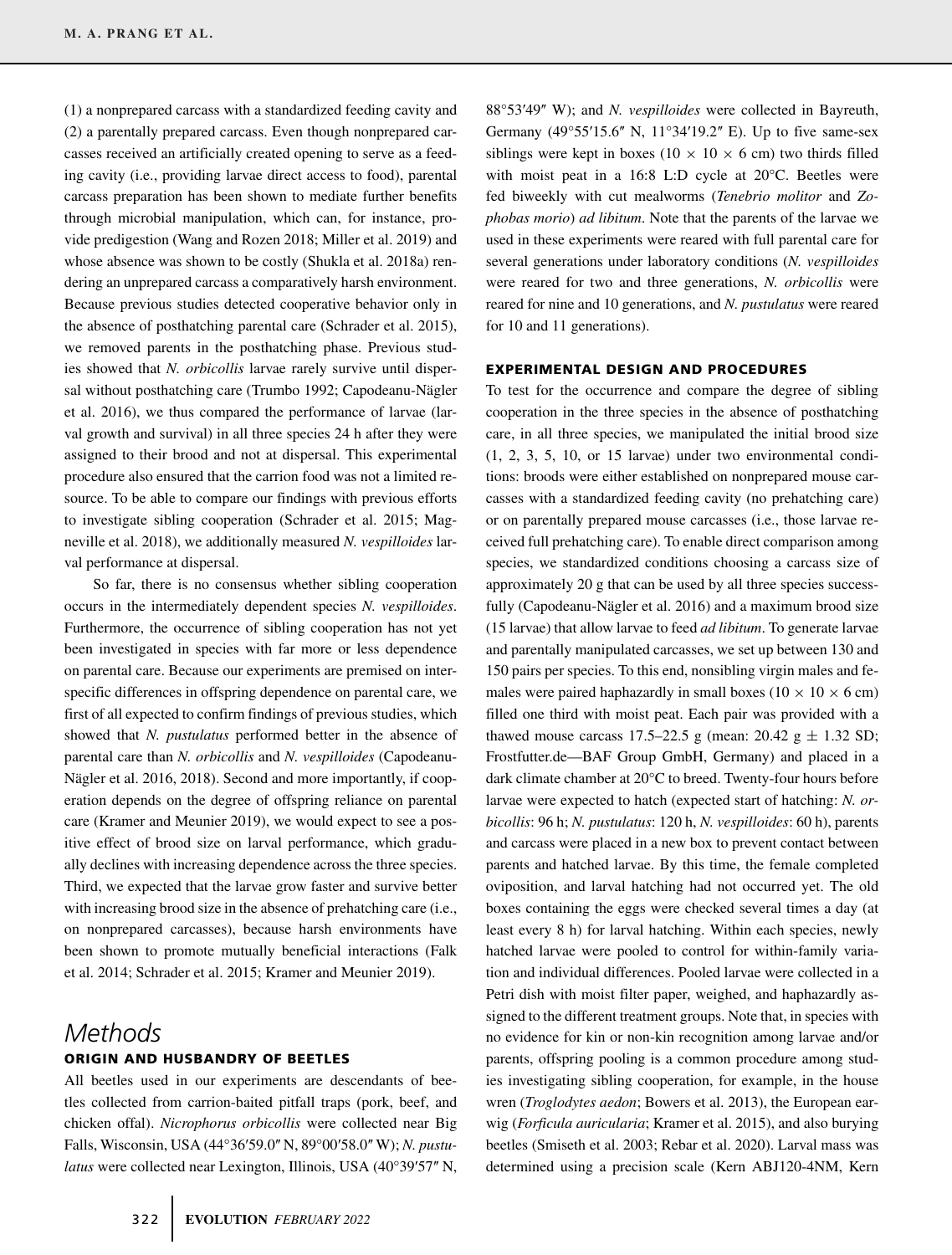und Sohn GmbH, Balingen, Germany; accuracy 0.01 mg). We placed one, two, three, five, 10, or 15 larvae on one of two carcass types: either a nonprepared or a parentally prepared carcass. To obtain parentally prepared carcasses, we separated the abovementioned beetle pairs from their carrion resource as soon as their larvae had hatched. Furthermore, similar to the study of Magneville et al. (2018), we cut a small hole in the fresh, nonprepared carcasses and did the same to the prepared carcasses if they lacked a parentally established feeding cavity. Overall, we established 240 broods containing *N. orbicollis* larvae (*n* = 20 per treatment), 240 broods containing *N. pustulatus* larvae (*n* = 20 per treatment), and 228 broods containing *N. vespilloides* larvae  $(n = 19$  per treatment). Because previous studies could show that the majority of the highly dependent *N. orbicollis* larvae do not survive in the absence of posthatching care until dispersal (Trumbo 1992; Capodeanu-Nägler et al. 2016; we could confirm these results also in the current study, as only 25 of 1440 larvae survived to dispersal; see Fig. S1 for the survival rate per brood until dispersal for all three species), we measured larval performance at hatching and 24 h after hatching in all species. To this end, we gently removed the larvae from the feeding cavity, counted them, measured their mass, and returned them to their carcass. To be able to compare our findings with previous efforts to investigate sibling cooperation (Schrader et al. 2015; Magneville et al. 2018), we additionally measured larval mass and survival in *N. vespilloides* at the time of dispersal, that is, when the larvae left the remains of the carrion resource for pupation.

### **STATISTICAL ANALYSES**

All data were analyzed and plotted using R version 4.1.0 (R Core Team 2021), loaded with the packages "car 3.0-10", "broom 0.7.6", and "Hmisc 4.5-0". Plots were generated using the packages "cowplot 1.1.1", "ggplot2 3.3.3", and "ggnewscale 0.4.5". Two measures of larval performance were used as dependent variables: mean larval growth rate and survival rate per brood in the first 24 h after larval hatching. The growth rate was calculated using the formula  $(lm_{24} - lm_0)/lm_0$ , where  $lm_{24}$  is the mean larval mass of the brood at 24 h and  $lm_0$  the average larval mass of the brood at hatching. We used growth rate instead of larval mass as a measure of offspring performance because species show differences in egg size and therefore in the mass of hatchlings (hatching mass: *N. orbicollis* = 2.87 mg  $\pm$  0.30 SD  $(n = 240)$ ; *N. pustulatus* = 1.70 mg  $\pm$  0.18 SD  $(n = 240)$ , *N. vespilloides* =  $2.83 \text{ mg} \pm 0.29 \text{ SD} (n = 228)$ ; GLM with Gaussian error:  $F_{2,705} = 1543.80, P < 0.001$ ). Hence, for species comparison, growth rate is a more meaningful measurement of larval performance than the absolute mass. To test for effects on larval growth rate, we used generalized linear models (GLM) with Gaussian errors and a logit link function. We applied GLMs with a quasibinomial distribution and a logit link function to test for

effects on larval survival rate per brood. We first performed both types of GLMs with species (*N. orbicollis*, *N. pustulatus*, and *N. vespilloides*), carcass type (nonprepared or parentally prepared mouse carcasses), and brood size (as a continuous variable), and all possible interactions of those variables as fixed factors. We obtained *P*-values for the general effects using the "Anova" function with type "III" sum of squares (Sum Sq) of the "car" package. Because we found significant two-way interactions between carcass type and species and carcass type and brood size, we split the dataset and ran separate GLMs for each species and each carcass type to determine how the interactions arose.

Furthermore, to be able to compare our data on *N. vespilloides* with the results of Magneville et al. (2018) and Schrader et al. (2015), we (1) tested for effects of initial brood size and carcass type on mean larval mass and survival rate at the time of dispersal and (2) analyzed the effects of the number of dispersing offspring (brood size at dispersal) on mean larval mass. When mean larval mass was the dependent variable, we used a GLM with Gaussian error and a logit link function; when survival rate was the dependent variable, we performed GLMs with a quasibinomial distribution and a logit link function. As we were particularly interested in whether larvae performed differently on each carcass type, we split the dataset and ran separate GLMs for each carcass type. Here, we used the "summary" function to obtain the estimates and *t*-values for the effect of initial brood size on larval performance.

# *Results*

### **LARVAL DEPENDENCY PER SPECIES**

As predicted and confirming the findings of previous studies on offspring dependency, the larvae of the three species differed significantly in both growth rate (Table 1) and survival rate per brood (Table 1). The larvae of the most independent species (*N. pustulatus*) showed the highest, and the larvae of the most dependent species (*N. orbicollis*) the lowest growth and survival rate in the absence of parents (Figs. 1A and 2A). The larvae of the intermediately dependent species *N. vespilloides*showed a corresponding intermediary growth and survival rate.

### **EFFECTS OF SPECIES, BROOD SIZE, AND CARCASS TYPE ON LARVAL PERFORMANCE**

We would have expected a positive effect of brood size on larval performance (i.e., growth and survival rate), which (1) gradually declines with increasing dependence across the three species and (2) intensifies in the absence of prehatching care. We indeed found an effect of brood size on larval growth and survival rate that was dependent on carcass type (Table 1). Although on nonprepared carcasses, larval growth and survival rate increased with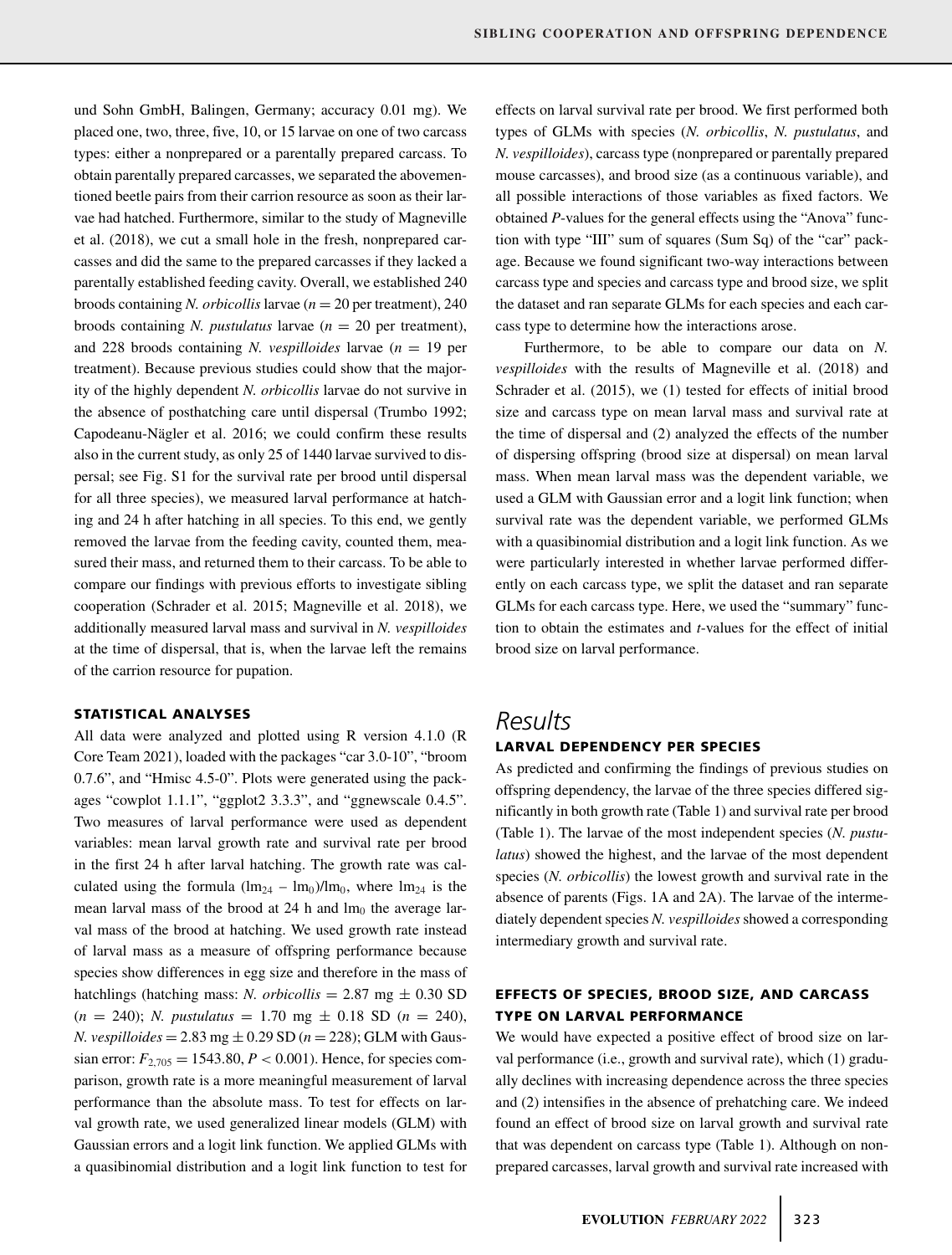|                                                      | Growth rate |                             |                  |            | Survival rate |                             |                  |            |  |
|------------------------------------------------------|-------------|-----------------------------|------------------|------------|---------------|-----------------------------|------------------|------------|--|
| Predictors                                           | Sum Sq      | df                          | $\boldsymbol{F}$ | P-value    | Sum Sq        | df                          | $\boldsymbol{F}$ | $P$ -value |  |
| <b>Species</b>                                       | 16.56       | 2                           | 32.05            | < 0.001    | 56.93         | $\overline{c}$              | 52.67            | ${<}0.001$ |  |
| Carcass type                                         | 1.74        | $\mathbf{1}$                | 6.75             | 0.0096     | 0.02          |                             | 0.033            | 0.86       |  |
| Brood size                                           | 0.67        | 1                           | 2.58             | 0.11       | 6.67          |                             | 12.35            | ${<}0.001$ |  |
| Species $\times$ Carcass type                        | 3.95        | 2                           | 7.64             | ${<}0.001$ | 2.49          | $\overline{2}$              | 2.31             | 0.10       |  |
| Species $\times$ Brood size                          | 0.23        | $\mathcal{D}_{\mathcal{L}}$ | 0.44             | 0.64       | 1.08          | $\mathcal{D}_{\mathcal{L}}$ | 1.00             | 0.37       |  |
| Carcass type $\times$ Brood<br>size                  | 1.00        | 1                           | 3.88             | 0.049      | 2.12          |                             | 3.93             | 0.048      |  |
| Species $\times$ Carcass type $\times$<br>Brood size | 0.93        | 2                           | 1.80             | 0.17       | 0.11          | 2                           | 0.10             | 0.90       |  |
| Residuals                                            | 128.86      | 499                         |                  |            | 376.17        | 696                         |                  |            |  |

**Table 1.** Results of generalized linear models (fitted with a Gaussian error distribution for growth rate and quasibinomial distribution for **survival rate, and a logit link function each) examining the effects of species (***N. orbicollis***,** *N. pustulatus***, or** *N. vespilloides***), carcass type (nonprepared or parentally prepared), initial brood size (as a continuous variable), and their interactions on larval growth and survival rate in the first 24 h after hatching. Larval growth and survival rate were analyzed separately. Significant values are in bold.**



**Figure 1. The relationship between initial brood size and mean larval growth rate per brood in the first 24 h after hatching on (A) nonprepared carcasses and (B) parentally prepared carcasses in the three burying beetle species** *N. orbicollis* **(***<sup>n</sup>* **<sup>=</sup> 84),** *N. pustulatus* **(***<sup>n</sup>* **<sup>=</sup> 234), and** *N. vespilloides* **(***<sup>n</sup>* **<sup>=</sup> 194). Each data point represents one brood; the lines are smoothed regression lines and the shaded regions their 95% confidence intervals.**

an increase of brood size, larval growth and survival were not affected by brood size on prepared carcasses (Fig. 1 and Fig. 2). Contrary to our expectation, we neither found a two-way interaction between brood size and species nor a three-way interaction between brood size, carcass type, and species (Table 1). However, graphical inspection, as well as separate GLMs for each species and carcass type, revealed a more complex picture. In all three species, larval growth rate increased with brood size on nonprepared carcasses (Fig. 1A; Table 2). On carcasses that had been prepared by parents, only *N. pustulatus* larvae grew better with increasing brood size, whereas in *N. orbicollis* and *N. vespilloides*, brood size had no effect on larval growth rate

(Fig. 1B; Table 2). Consequently, the detected interaction effect between brood size and carcass type on larval growth rate (Table 1) was driven by *N. orbicollis* and *N. vespilloides* larvae. With respect to survival rate, we found no effect of brood size when larvae were placed on parentally prepared carcasses in all three species (Fig. 2B; Table 3). On nonprepared carcasses, we detected a positive effect of brood size on larval survival rate in *N. orbicollis* and *N. vespilloides* (Fig. 2A; Table 3). In *N. pustulatus*, no such effect could be revealed (Fig. 2A; Table 3). Hence, also regarding the survival rate, the detected interaction effect between brood size and carcass type (Table 1) was driven by *N. orbicollis* and *N. vespilloides* larvae. However, we emphasize that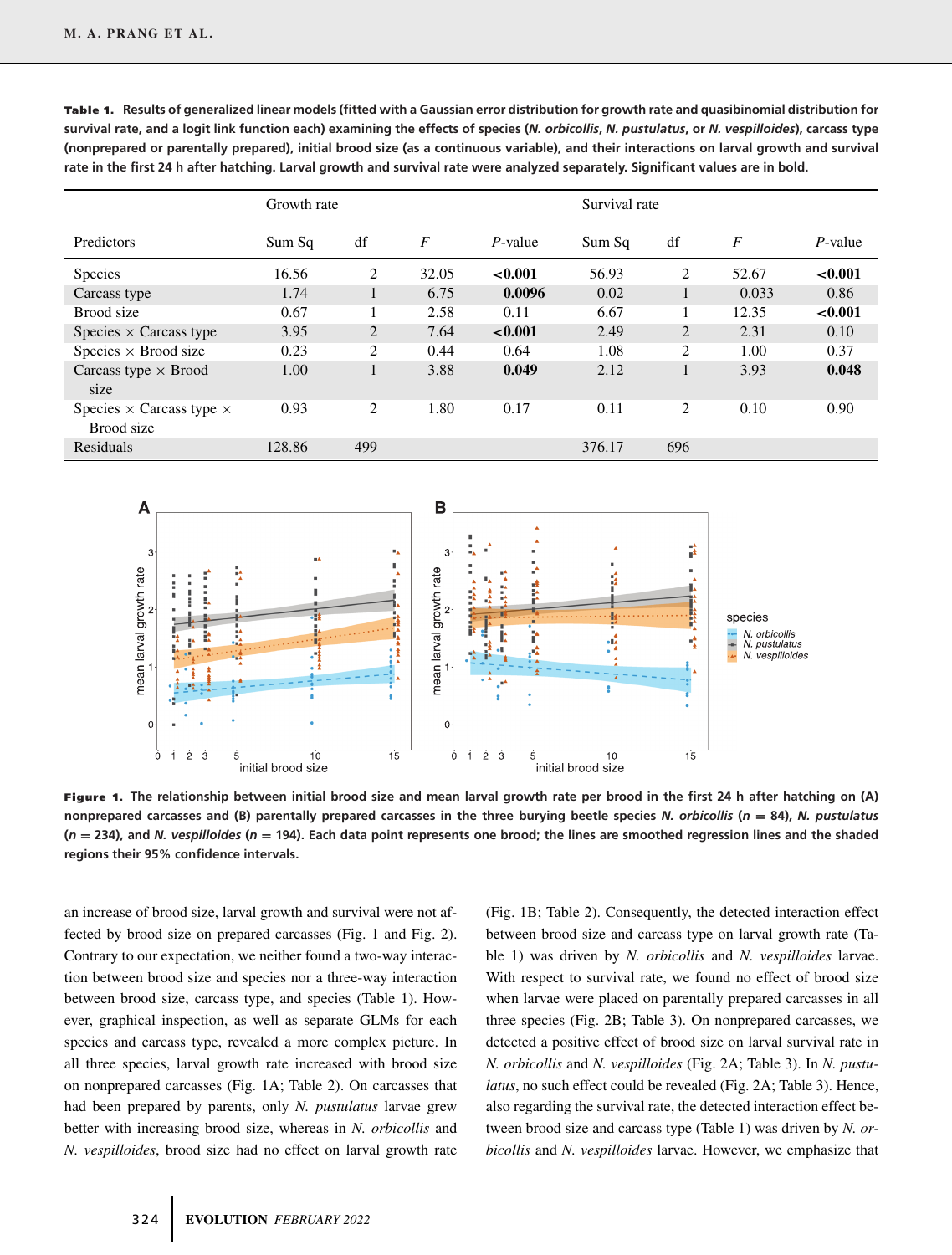

**Figure 2. The relationship between initial brood size and larval survival rate per brood in the first 24 h after hatching on (A) nonprepared carcasses and (B) parentally prepared carcasses in the three burying beetle species** *N. orbicollis* **(** $n = 240$ **),** *N. pustulatus* **(** $n = 240$ **), and** *N. vespilloides* **(***<sup>n</sup>* **<sup>=</sup> 228). The sizes of data points represent the number of broods with identical survival rates per brood. The lines are smoothed regression lines and the shaded regions represent their 95% confidence intervals.**

| Table 2. Results of generalized linear models (fitted with a Gaussian error distribution and a logit link function) examining the effect of        |
|----------------------------------------------------------------------------------------------------------------------------------------------------|
| initial brood size (as a continuous variable) on larval growth rate per brood in the first 24 h after hatching in the three species N. orbicollis, |
| N. pustulatus, and N. vespilloides. Larvae either developed on non-prepared or parentally prepared carcasses. The denominator degrees              |
| of freedom are indicated by df d, whereas the numerator degrees of freedom were 1 in all cases. Each combination of carcass type and               |
| species was analyzed separately. Significant values are in bold.                                                                                   |
|                                                                                                                                                    |

|                 |            | Nonprepared carcass |           |      |         |            | Prepared carcass |           |      |          |            |
|-----------------|------------|---------------------|-----------|------|---------|------------|------------------|-----------|------|----------|------------|
| <b>Species</b>  | Terms      | Estimate            | <b>SE</b> | df d | t-value | P-value    | Estimate         | <b>SE</b> | df d | t-value  | P-value    |
| N. orbicollis   | Intercept  | 0.53                | 0.10      | 51   | 5.46    | < 0.001    | 1.10             | 0.12      | 31   | 9.38     | ${<}0.001$ |
|                 | Brood size | 0.023               | 0.0099    | 50   | 2.38    | 0.021      | $-0.021$         | 0.013     | 30   | $-1.70$  | 0.099      |
| N. pustulatus   | Intercept  | 1.71                | 0.072     | 117  | 23.72   | < 0.001    | 1.90             | 0.074     | 115  | 25.66    | < 0.001    |
|                 | Brood size | 0.030               | 0.0092    | 116  | 3.27    | 0.0014     | 0.023            | 0.0093    | 114  | 2.45     | 0.016      |
| N. vespilloides | Intercept  | 1.09                | 0.090     | 89   | 12.41   | ${<}0.001$ | 1.90             | 0.10      | 102  | 18.83    | ${<}0.001$ |
|                 | Brood size | 0.040               | 0.010     | 88   | 3.87    | ${<}0.001$ | $-0.000069$      | 0.0124    | 101  | $-0.056$ | 0.96       |

Table 3. Results of generalized linear models (fitted with a quasibinomial error distribution and a logit link function) examining the **effect of initial brood size (as a continuous variable) on larval survival rate in the first 24 h after hatching in the species** *N. orbicollis***,** *N. pustulatus***, and** *N. vespilloides***. Larvae either developed on nonprepared or parentally prepared carcasses. The denominator degrees of freedom are indicated by df\_d, whereas the numerator degrees of freedom were 1 in all cases. Each combination of carcass type and species was analyzed separately. Significant values are in bold.**

|                 |            | Nonprepared carcass |           |      |         |            | Prepared carcass |           |      |         |            |  |
|-----------------|------------|---------------------|-----------|------|---------|------------|------------------|-----------|------|---------|------------|--|
| <b>Species</b>  | Terms      | Estimate            | <b>SE</b> | df d | t-value | $P$ -value | Estimate         | <b>SE</b> | df d | t-value | P-value    |  |
| N. orbicollis   | Intercept  | $-2.09$             | 0.30      | 119  | $-7.06$ | < 0.001    | $-2.01$          | 0.35      | 119  | $-5.81$ | ${<}0.001$ |  |
|                 | Brood size | 0.11                | 0.032     | 118  | 3.50    | ${<}0.001$ | 0.012            | 0.043     | 118  | 0.28    | 0.78       |  |
| N. pustulatus   | Intercept  | 3.46                | 0.57      | 119  | 6.11    | < 0.001    | 3.59             | 0.61      | 119  | 5.86    | < 0.001    |  |
|                 | Brood size | 0.0098              | 0.075     | 118  | 0.13    | 0.90       | $-0.060$         | 0.067     | 118  | $-0.90$ | 0.37       |  |
| N. vespilloides | Intercept  | $-0.17$             | 0.21      | 113  | $-0.79$ | 0.43       | 1.01             | 0.24      | 113  | 4.18    | ${<}0.001$ |  |
|                 | Brood size | 0.063               | 0.028     | 112  | 2.25    | 0.026      | $-0.0074$        | 0.031     | 112  | $-0.24$ | 0.81       |  |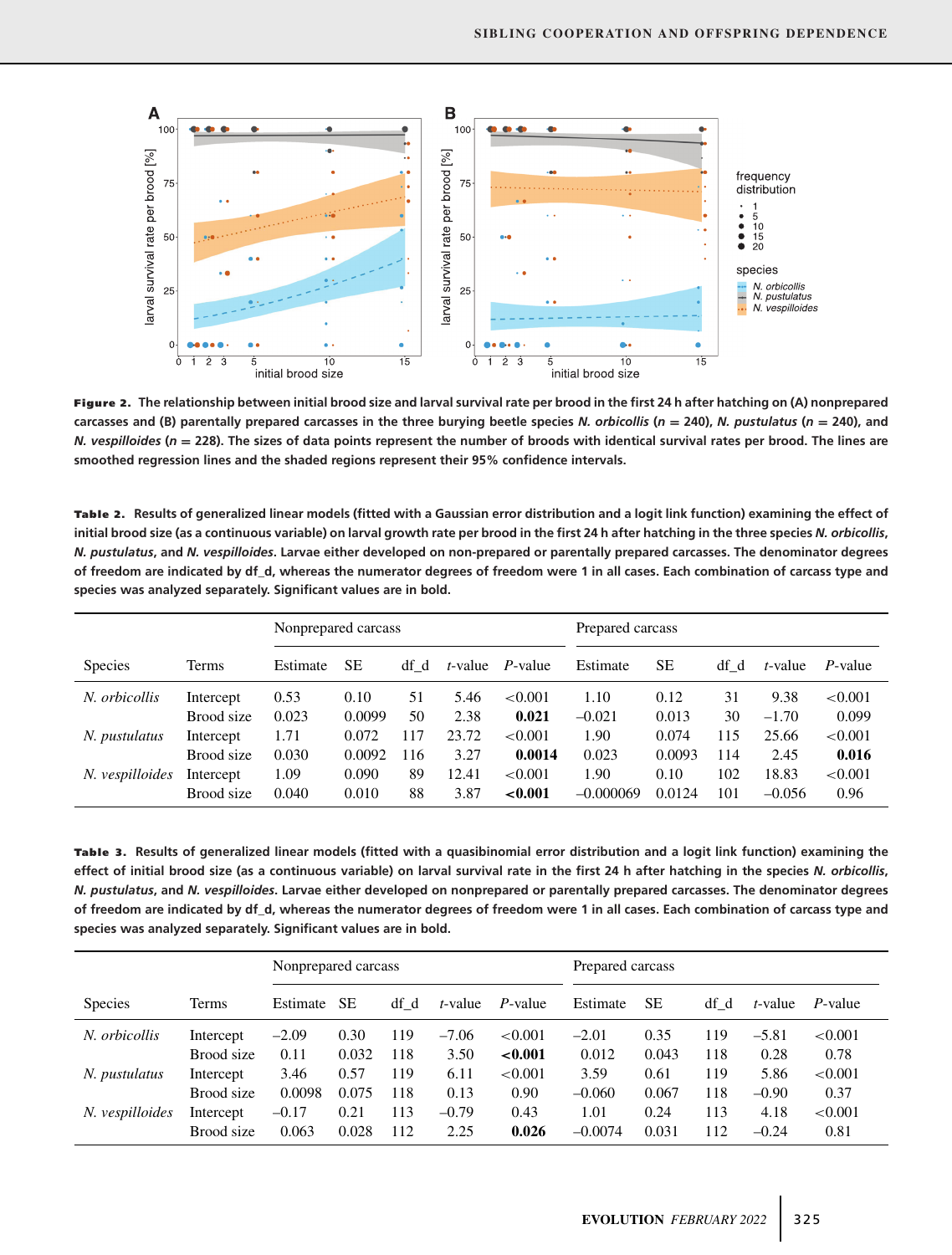|                                  | Mean larval mass |     |      |            | Larval survival rate |     |       |            |
|----------------------------------|------------------|-----|------|------------|----------------------|-----|-------|------------|
| Predictors                       | Sum Sq           | df  | F    | $P$ -value | Sum Sq               | df  |       | $P$ -value |
| Brood size                       | 3286             |     | 7.49 | 0.0071     | 8.45                 |     | 17.90 | ${<}0.001$ |
| Carcass type                     | 168              |     | 0.38 | 0.54       | 22.92                |     | 48.58 | ${<}0.001$ |
| Brood size $\times$ Carcass type | 774              |     | 1.76 | 0.19       | 2.43                 |     | 5.15  | 0.024      |
| Residuals                        | 58,823           | 134 |      |            | 106.16               | 225 |       |            |

Table 4. Results of generalized linear models (fitted with a Gaussian error distribution for mean larval mass and quasibinomial distri**bution for survival rate and a logit link function each) examining the effects of carcass type (nonprepared or parentally prepared), initial brood size (as a continuous variable), and their interaction on mean mass and survival rate of** *N. vespilloides* **larvae until dispersal. Mean larval mass and larval survival rate were analyzed separately. Significant values are in bold.**



**Figure 3. The relationship between initial brood size and two measures of larval performance in** *N. vespilloides***: (A) the mean larval mass per brood at dispersal (***<sup>n</sup>* **<sup>=</sup> 138) and (B) the larval survival rate per brood until dispersal (***<sup>n</sup>* **<sup>=</sup> 228). Larvae either developed on nonprepared carcasses or parentally prepared carcasses. The sizes of data points represent the number of broods with identical survival per brood in panel (B). The lines are smoothed regression lines and the shaded regions represent their 95% confidence intervals.**

in *N. pustulatus*, it was not possible to detect any effect because nearly all larvae survived under both conditions (Fig. 2).

### **EFFECTS OF BROOD SIZE AND CARCASS TYPE ON** *N. vespilloides* **PERFORMANCE AFTER DISPERSAL**

Focusing on the performance of *N. vespilloides* larvae at the time of dispersal, we found that larval mass was affected by brood size but not by carcass type (Table 4). However, separated GLMs for each carcass type revealed that this effect was driven by larvae on nonprepared carcasses because *N. vespilloides* larvae only gained more weight with an increase of brood size on nonprepared carcasses (Fig. 3A; Table 5).

Similarly, the survival rate until dispersal was also affected by brood size. However, here the effect depended on carcass type (Fig. 3B; Table 4): separated GLMs for each carcass type revealed that only on nonprepared carcasses larval survival increased with an increase in brood size (Table 5).

Finally, we examined the effect of the number of dispersing offspring on larval mass at dispersal (Fig. S2). Separated GLMs for each carcass type revealed that the number of dispersed offspring affected larval mass positively on both carcass types (Table S1).

# *Discussion*

Recent studies have highlighted the importance of cooperative sibling interactions to the emergence and maintenance of family life. In this presumably early, nonderived form of sociality, offspring are not always obligately dependent on their parents, and the degree of offspring cooperative behaviors has been suggested to depend on the degree to which they rely on their parents to grow and survive (Kramer and Meunier 2019). Here, we tested this hypothesis by investigating three different species of the genus *Nicrophorus*, which exhibit dramatically different degrees of dependency on parental care.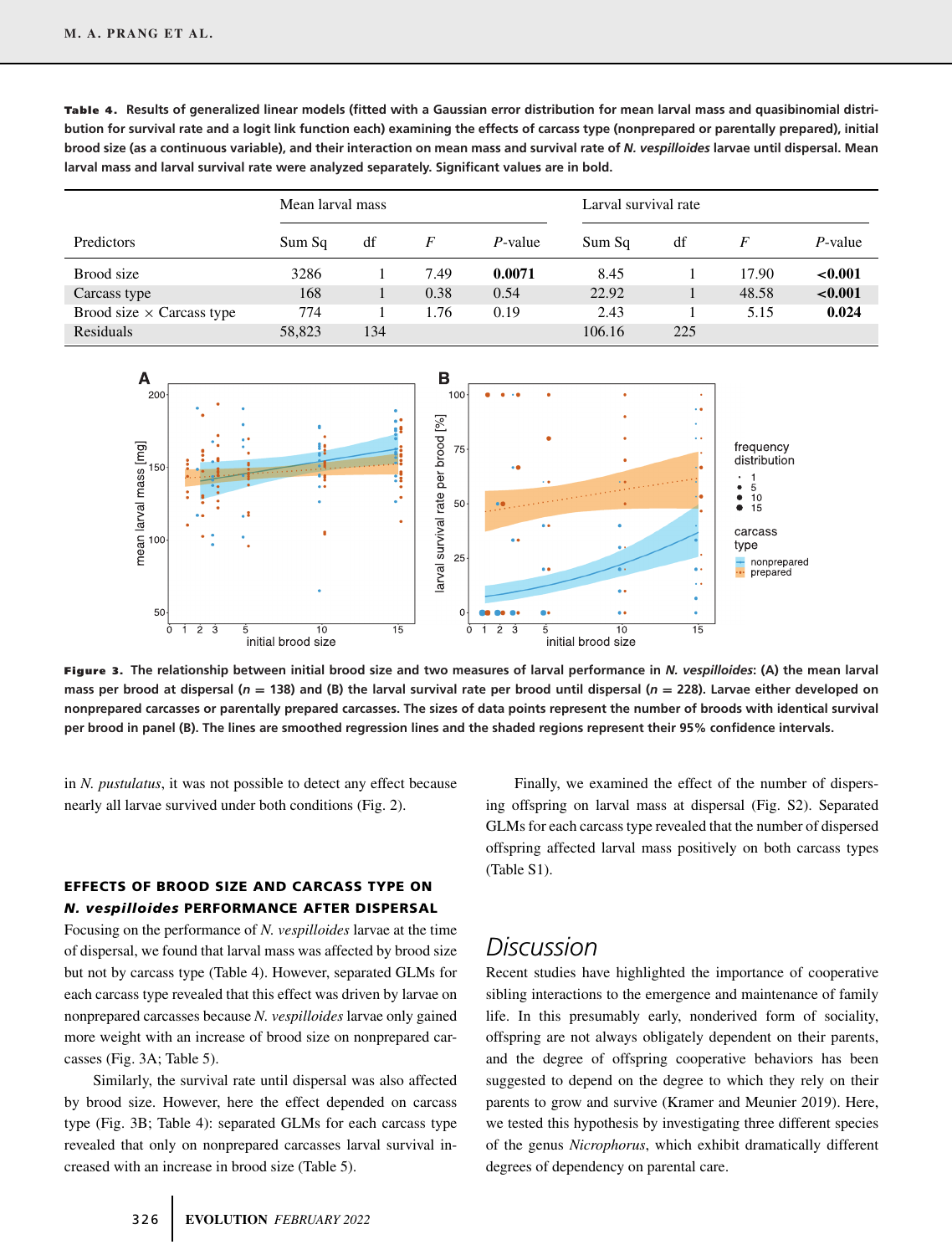| Table 5. Results of generalized linear models (fitted with a Gaussian error distribution for mean larval mass and quasibinomial distri-       |
|-----------------------------------------------------------------------------------------------------------------------------------------------|
| bution for survival rate and a logit link function each) examining the effect of initial brood size (as a continuous variable) on mean larval |
| mass at dispersal and larval survival rate from hatching to dispersal in the species N. vespilloides. Larvae either developed on nonpre-      |
| pared or parentally prepared carcasses. The denominator degrees of freedom are indicated by df d, whereas the numerator degrees of            |
| freedom were 1 in all cases. Mean larval mass and larval survival rate were analyzed separately for each carcass type. Significant values     |
| are in bold.                                                                                                                                  |
|                                                                                                                                               |

|                      |            | Nonprepared carcass |           |      |         |            | Prepared carcass |       |      |         |                 |  |
|----------------------|------------|---------------------|-----------|------|---------|------------|------------------|-------|------|---------|-----------------|--|
|                      | Terms      | Estimate            | <b>SE</b> | df d | t-value | P-value    | Estimate         | SE    | df d | t-value | <i>P</i> -value |  |
| Larval survival rate | Intercept  | $-2.66$             | 0.31      | 114  | $-8.51$ | ${<}0.001$ | $-0.19$          | 0.21  | 113  | $-0.87$ | 0.39            |  |
|                      | Brood size | 0.14                | 0.032     | 113  | 4.48    | ${<}0.001$ | 0.044            | 0.028 | 112  | 1.58    | 0.12            |  |
| Mean larval mass     | Intercept  | 137.27              | 7.89      | 49   | 17.40   | ${<}0.001$ | 142.02           | 3.37  | 87   | 42.15   | ${<}0.001$      |  |
|                      | Brood size | 1.71                | 0.74      | 48   | 2.31    | 0.025      | 0.69             | 0.39  | 86   | 1.78    | 0.078           |  |

We found evidence for sibling cooperation—that is, a positive relationship between brood size and larval growth and survival rate—but its level did not exclusively depend on offspring reliance on parental care. Specifically, we showed that (1) only under harsh environmental conditions, that is, in the absence of prehatching care, larval performance (i.e., larval growth and survival rate) increased with larger brood sizes uniformly across species and thus irrespective of their dependence on parental care, whereas (2) in more benign environmental conditions, that is, in the presence of prehatching care, only the larvae of the independent species *N. pustulatus* showed a positive association of brood size with larval performance. Additionally, we could confirm that the species differ in their reliance on parental care, which was a prerequisite for our hypothesis (Trumbo 1992; Capodeanu-Nägler et al. 2016).

In the absence of care, larvae of the independent *N. pustulatus* showed the highest performance, larvae of the highly dependent *N. orbicollis* showed the lowest performance, and larvae of *N. vespilloides* showed a correspondingly intermediary performance. These findings align with previous studies (Trumbo 1992; Capodeanu-Nägler et al. 2016) and thus lend credence to the hypothesis that if cooperation depends on the degree of offspring reliance on parental care (Kramer and Meunier 2019), we should expect a positive effect of brood size on larval performance gradually declining with increasing dependence across the three species. We furthermore expected that the level of larval cooperation is affected by the harshness of the environment. In line with our second expectation, we found an interaction effect of brood size and carcass type on larval performance. However, contrary to our first expectation, we neither found an interaction effect of brood size and species nor a three-way interaction between brood size, carcass type, and species.

Further analyses revealed that the detected interaction effect of brood size and carcass type on larval growth and survival rate was driven by *N. orbicollis* and *N. vespilloides* larvae.

On nonprepared carcasses, all three species showed a positive association of brood size with larval growth rate, whereas on parentally prepared carcasses, this effect was only present in *N. pustulatus* larvae. Regarding larval survival, the interaction of brood size and carcass type was also driven by *N. orbicollis* and *N. vespilloides*. On nonprepared carcasses, *N. orbicollis* and *N. vespilloides* showed an increase of larval survival with brood size, but not on prepared carcasses. Furthermore, this effect was absent for *N. pustulatus* on either carcass type. However, we emphasize that in *N. pustulatus*, it was not possible to detect any effect because nearly all larvae survived under both conditions.

We additionally measured the larval performance of *N. vespilloides* larvae at the time of their dispersal. At high larval densities, larvae consume the carcass entirely and usually compete for food at the end of their development on the resource. However, we nevertheless expected larval performance at dispersal to be similar to the performance after 24 h. This is because we focused on larval cooperation in our study and therefore chose, based on the findings of Schrader et al. (2015), a carcass size (20 g) and a maximum brood size (15) so that competition for carrion food was unlikely to occur. Therefore, larval performance should be positively affected by initial brood size, with a stronger effect in the absence of prehatching care. Indeed, we found that larval mass and survival rate of *N. vespilloides* at dispersal were only affected by brood size in the absence of prehatching care, where larvae performed better with an increase of brood size. In summary, all three species benefit from larger brood sizes in terms of growth when there was no prehatching care, whereas only larvae of the less dependent *N. pustulatus* show this effect in the presence of prehatching care. Similarly, larvae of the two more dependent species survive better in larger broods without prehatching care, but not with prehatching care, whereas less dependent larvae display high survival throughout, possibly masking any such effect. The provision of prehatching care improves larval performance (Eggert et al. 1998); thus, removing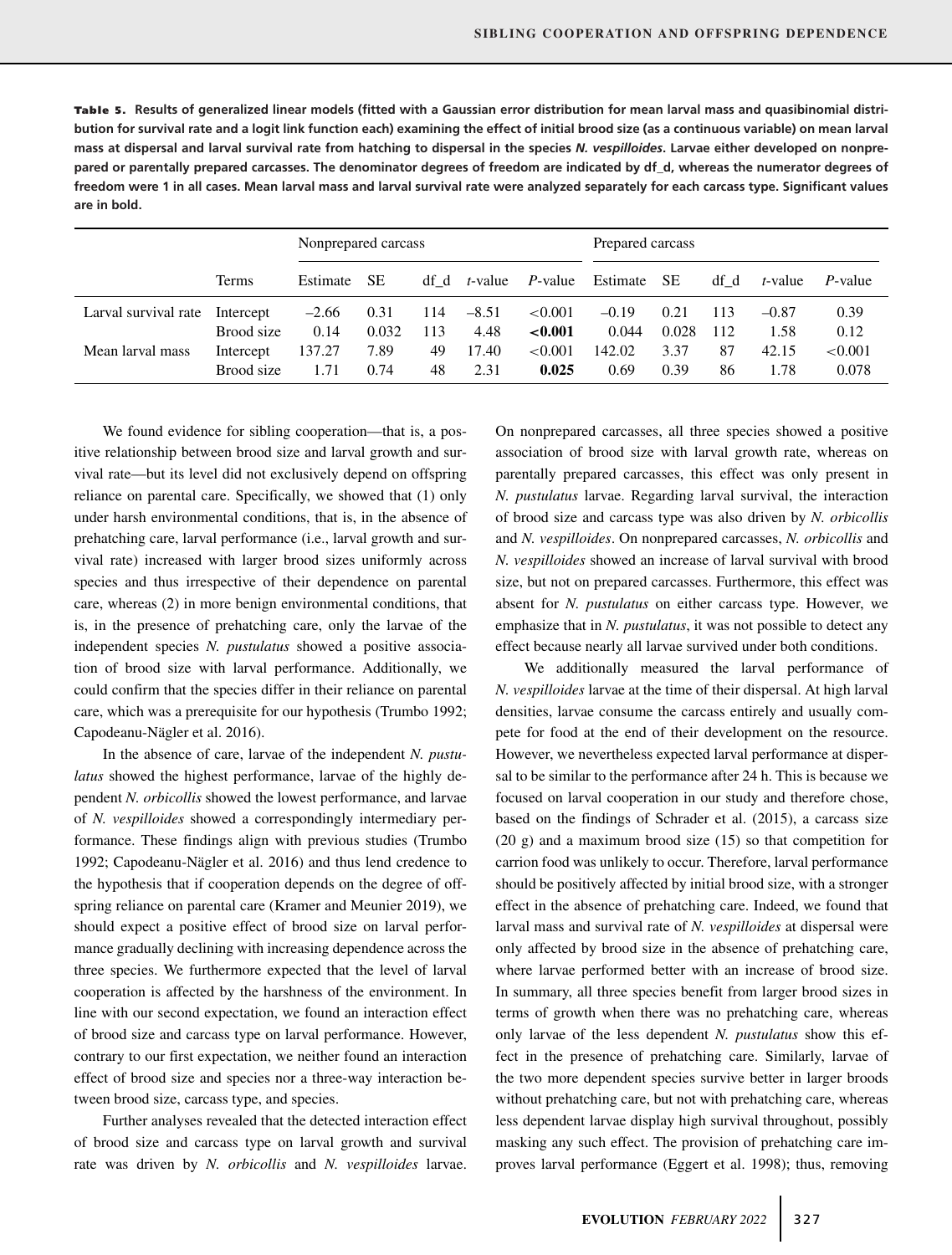prehatching care creates harsh environmental conditions for developing larvae. Prehatching care encompasses the removal of fur or feathers and the application of oral and anal secretions. Parental-derived secretions were shown to (1) increase larval mass (Shukla et al. 2018a), (2) shift the carcasses' microbiome toward beneficial microbes (Duarte et al. 2018; Shukla et al. 2018b), (3) contain antimicrobial peptides (Hall et al. 2011), and (4) contain digestive and detoxifying enzymes (Vogel et al. 2017). Previous studies on *N. vespilloides* suggest that harsh conditions facilitate mutually beneficial interactions (Schrader et al. 2015), whereas benign conditions were shown to facilitate competition among larvae (Smiseth et al. 2007). Harsh environmental conditions also facilitate cooperative interactions in other subsocial insects: in the European earwig (*Forficula auricularia*), it was shown that siblings cooperated more when parental care was poor or absent (Falk et al. 2014). Our data indicate that such cooperative effects can occur in more dependent *Nicrophorus* but are masked by or are absent in the presence of prehatching care, suggesting a possible role of sibling cooperation in buffering the costs of poor or absent parental care in these species. Alternatively, these findings could represent evidence for the role of sibling cooperation as a mediator of the evolution of gregarious behavior, as the mutually beneficial aggregation of larvae may have been selected for prior to the advent of family life in (parts of) this genus.

Larval aggregation has evolved several times and was found to be beneficial in other necrophagous insects, such as the carrion-breeding blowfly (*Lucilia sericata*), where benefits were shown to be mediated by thermal gains and exodigestion of carrion (Scanvion et al. 2018; Charabidze et al. 2021). Similar effects were reported in *Necrodes littoralis*, a carrion beetle related to *Nicrophorus*, where larvae experience group-derived thermal gains like decreased development time and lower mortality from aggregating on the carrion surface (Gruszka et al. 2020). Thus, thermal dynamics represent one prospective mechanism driving the benefits of gregarious behaviors and increased brood sizes. In *Nicrophorus* larvae, effects of such sibling-derived thermal benefits might be more pronounced (or indeed present) in the absence of prehatching care (i.e., nonprepared carcasses) if parental carcass preparation induces similar thermal gains, thereby masking larval effects. Although not investigated in *Nicrophorus*, parentally derived biofilms were also shown to generate heat in *Necrodes littoralis* (Matuszewski and Madra-Bielewicz 2021).

There are additional, nonmutually exclusive mechanisms that may drive aggregation benefits in *Nicrophorus* larvae. For instance, the positive effects of larger broods may derive from shared costs of digestive enzymes. Larger broods should produce an increased amount of enzymes, which, depending on the proportionality of increase, may reduce the costs of producing such enzymes for each individual. Similar to the hypothesized thermal gains above, this effect may be masked or absent if caring parents provide digestive aid during family life. Additionally, it could be shown that *Nicrophorus* larvae are not only passive recipients of food and immunity-related components: recent studies demonstrated that larvae actively participate by secreting antimicrobials (Arce et al. 2013). Intriguingly, offspring immune gene expression was shown to increase in the absence and decrease in the presence of parental care (Ziadie et al. 2019). This expression adjustment thus represents an important example of offspring dynamically changing their investment into mechanisms underlying important group benefits depending on the presence and quality of parental care. However, as the nature of cooperative behavior in burying beetles is still unclear, we recommend that future research investigate the mechanisms driving the mutual benefits. Moreover, it may aid our understanding of sibling interactions if we determine whether the level of larval gregariousness differs between species and environments.

Taking into consideration that the more independent larvae of *N. pustulatus* appear to benefit from sibling cooperation even in the presence of prehatching care, we suggest two mutually exclusive hypotheses to explain how the absence of prehatching care reveals benefits of larval cooperation in our study. The first hypothesis postulates that sibling cooperation might only be triggered or visible in harsh environmental conditions (i.e., in the absence of parental care) in the more dependent species, whereas it is always exhibited in more independent species, perhaps as a result of selective pressures driven by high rates of parental abandonment or mortality. However, it seems highly unlikely that larvae of species such as *N. orbicollis* with total dependence on care would be selected for buffering against the absence of care (given their complete lack of survival without it). Moreover, *N. orbicollis* may benefit less from parental carcass preparation in the absence of posthatching care than more independent species. In contrast to fresh carcasses, prepared carcasses are characterized by a parentally manipulated microbial community, which primarily helps to preserve and conceal the carcass from other necrophagous animals and conspecific competitors (Suzuki 1999; Trumbo and Sikes 2021; Trumbo et al. 2021). However, the decaying processes of the carcass caused by carcass- and soil-borne microbes might act predigestive, facilitating larval self-feeding, especially among highly dependent species (Capodeanu-Nägler et al. 2016). Such effects might explain why in the first 24 h, *N. orbicollis* survived better on nonprepared carcasses than on parentally prepared carcasses.

The second hypothesis postulates that the mechanisms underlying sibling cooperation might be present in all species regardless of environmental conditions, but their effect might be offset in more dependent species by sibling rivalry arising from competition over parentally derived resources. If larvae compensate for poor or absent parental care with gregarious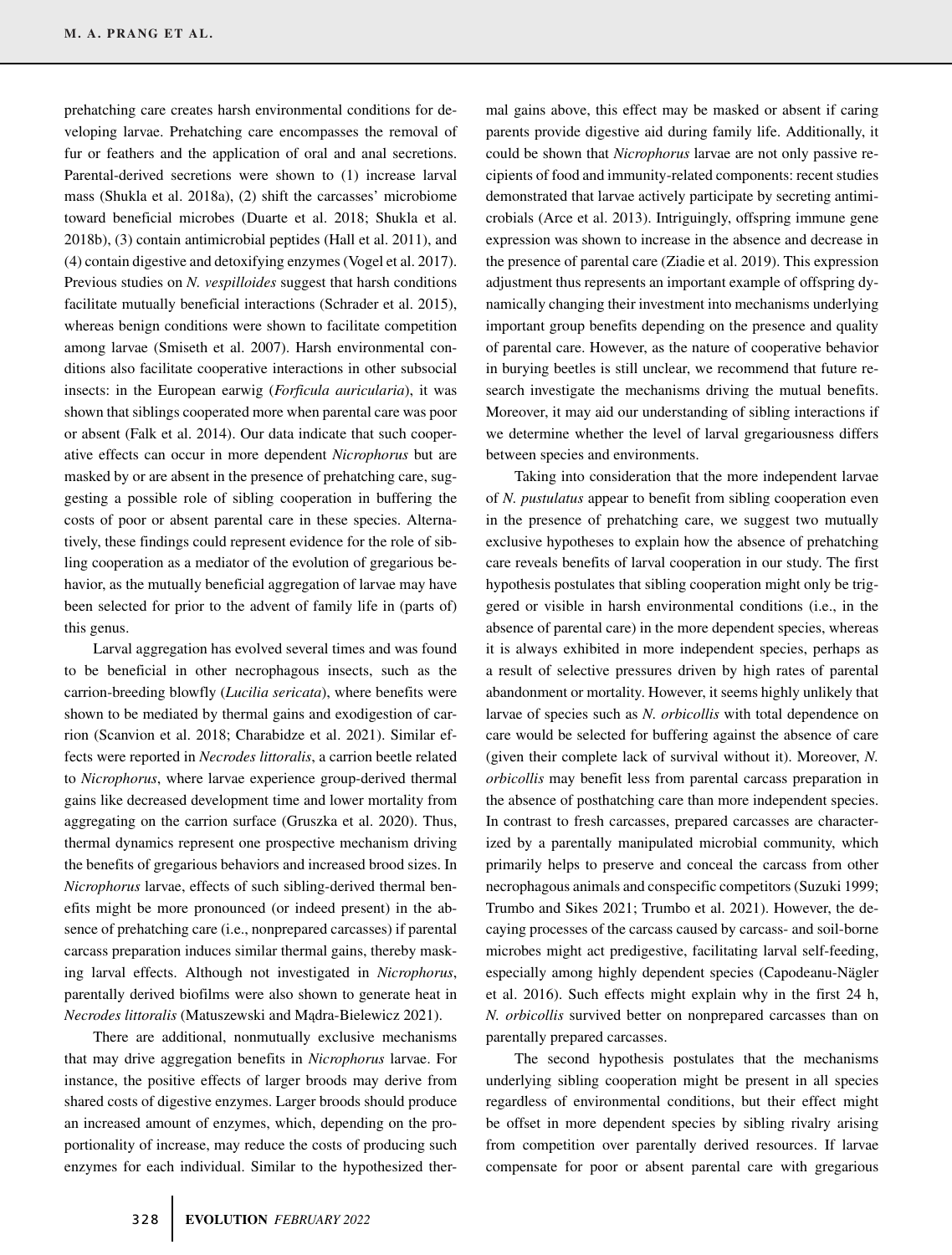behavior, the presence of care may concordantly reduce not only larval investment into immunity and the digestion of the carcass but also increase larval investment into competition over limited parental resources: previous studies on *N. vespilloides* suggest that low resource availability intensifies competition for parental feeding among larvae especially in small brood sizes when begging for parental provisioning is more effective than self-feeding (Smiseth and Moore 2002; Botterill-James et al. 2017). Importantly, parental prehatching care might elicit competitive behavior (e.g., over the access to predigested food in the feeding cavity), especially among more dependent species such as *N. orbicollis* and *N. vespilloides*. Thus, negative effects of sibling rivalry might be more pronounced in these species and hence could offset the benefits from sibling cooperation. If this hypothesis is true, then larval aggregation and its positive effects (e.g., group-derived thermal gains or accelerated exodigestion of the carcass by larval excretions) might not have evolved as cooperation in the first place but could be maintained as a mutualistic by-product, that is, a behavior that is mutually beneficial but is not selected for because of its beneficial effect on its recipients.

It is important to note that our results partially align with previous studies investigating the benefits of gregarious behaviors in *Nicrophorus*. Magneville et al. (2018), who also found no effect of brood size on either larval survival or larval mass on prepared carcasses, report no such effect on nonprepared carcasses. Similarly, Schrader et al. (2015) reported evidence for sibling cooperation in the presence of prehatching care—however, the prepared carcasses in their study might more closely resemble the nonprepared that we used. Because Schrader et al. (2015) focused on larval ability to penetrate the carcass and on larval influence on carcass decay, they did not provide the larvae with a feeding cavity (natural or artificial). As a result, the transmission of microbes and enzymatic compounds into the carcass' feeding cavity might also be restricted, compared to the prepared carcasses we used. Another potential explanation for the contrasting effects of brood size on larval performances reported by these studies is the smaller sample sizes for small brood sizes and/or different sized carcasses (7–15 g), a factor known to affect larval behavior (Botterill-James et al. 2017). Additionally, Schrader et al. (2015) based their analyses not on initial brood size but on the number of dispersing offspring. Like Magneville et al. (2018) we could confirm the results of Schrader et al. (2015) when we based our analyzes of mean larval mass with the number of dispersing offspring as a predictor instead of initial brood size (see Fig. S2 and Table S1). We found a positive effect of the number of dispersing offspring not only on nonprepared carcasses but also on prepared carcasses. However, the latter result is correlational and might be caused by the effect of shared environmental conditions (e.g., carcass quality) on both larval survival and growth (Magneville et al. 2018).

In conclusion, our results clearly show that burying beetle larvae benefit from developing in higher densities, possibly caused by gregarious behavior on the carcass. These benefits could, for instance, be mediated by shared costs of digestive, social immunity-related, and/or thermal effects. Interestingly, effects of larval cooperation occurred in all species in the absence of prehatching care, but only in the independent species in the presence of parental care. The presence of benefits of gregariousness in larvae of the closely related *Necrodes littorales* indicates that such effects may already be present in a common ancestor of species both with and without parental care, and the benefits of this apparently ancestral trait are likely to persist with the evolution of elaborate care in burying beetles. These effects of sibling cooperation might have facilitated a prolonged association of parents and their offspring and thus might have blazed the trail for the evolution of more elaborate forms of parental care. To our knowledge, this is the first study investigating how sibling cooperation depends on offspring reliance on parental care in a system in which natural variation of offspring dependence occurs among closely related species. We therefore emphasize the need for further investigation into the mechanisms and evolutionary origins of the observed effects to determine whether they represent ancestral traits that have driven the evolution of family life in burying beetles or whether they have been selected for buffering against poor or absent care.

#### **AUTHOR CONTRIBUTIONS**

MAP, LZ, and SS designed the experiment. MAP and LZ conducted the experiment. All authors analyzed the data. MAP wrote the first draft of the manuscript. All authors revised it until completion.

#### **ACKNOWLEDGMENTS**

We thank J. C. Creighton, A.-K. Eggert, and S. K. Sakaluk for their assistance with beetle collection. We are grateful for discussions of our ideas with the entire Evolutionary Animal Ecology group at the University of Bayreuth. We also want to thank the two anonymous reviewers, and A. G. McAdam for helpful comments on the manuscript. The study was funded by the University of Bayreuth and a grant from the German Research Foundation (DFG) to SS (STE 1874/6-1).

#### **CONFLICT OF INTEREST**

The authors declare no conflict of interest.

### **DATA ARCHIVING**

The DOI for our data is [https://doi.org/10.5061/dryad.q573n5tjz.](https://doi.org/10.5061/dryad.q573n5tjz)

#### **LITERATURE CITED**

- Arce, A. N., P. T. Smiseth, and D. E. Rozen. 2013. Antimicrobial secretions and social immunity in larval burying beetles, *Nicrophorus vespilloides*. Anim. Behav. 86:741–745.
- Bell, M. B. V. 2007. Cooperative begging in banded mongoose pups. Curr. Biol. 17:717–721.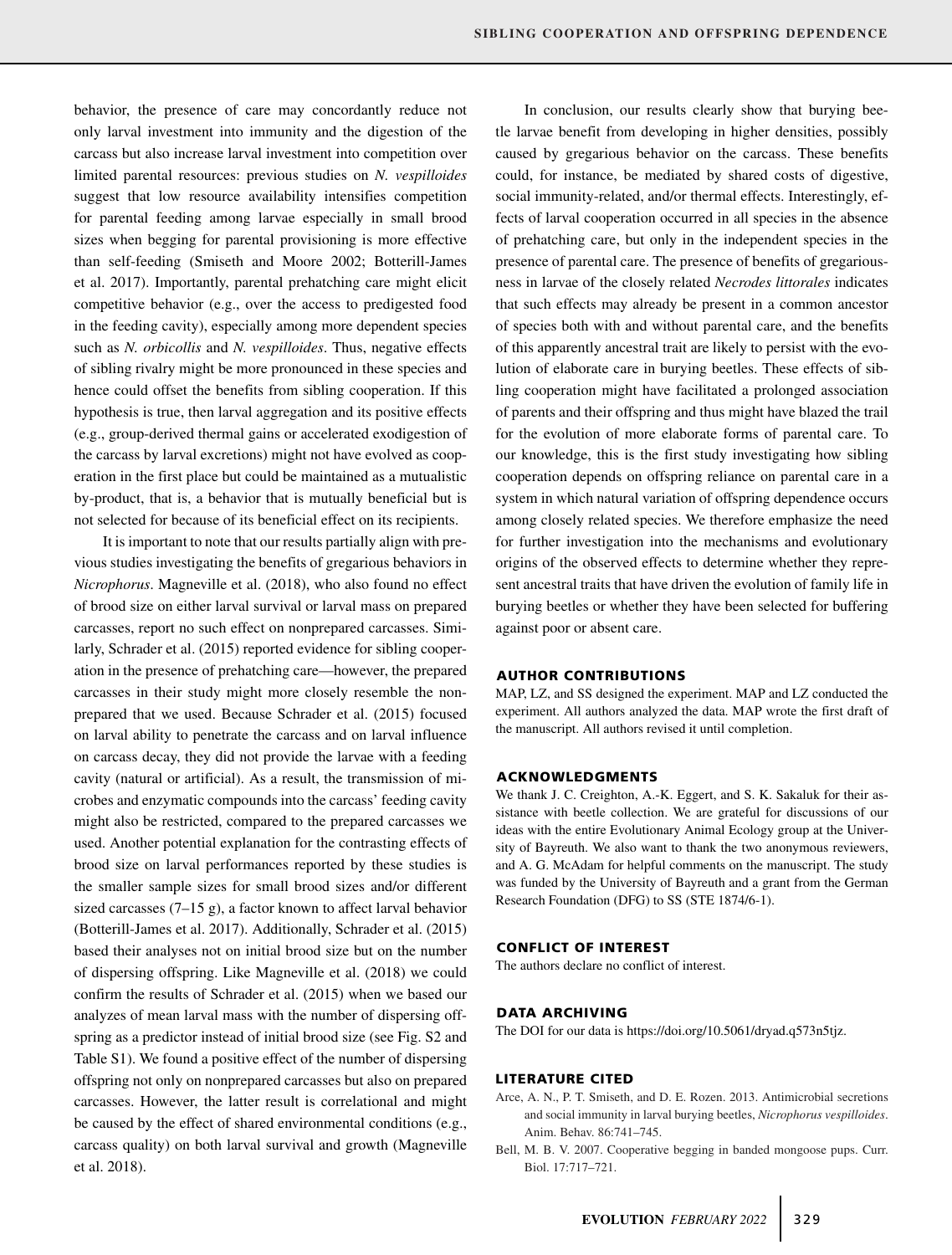- Botterill-James, T., L. Ford, G. M. While, and P. T. Smiseth. 2017. Resource availability, but not polyandry, influences sibling conflict in a burying beetle *Nicrophorus vespilloides*. Behav. Ecol. 28:1093–1100.
- Bowers, K. E., S. K. Sakaluk, and C. F. Thompson. 2013. Sibling cooperation influences the age of nest leaving in an altricial bird. Am. Nat. 181:775– 786.
- Capodeanu-Nägler, A., E. M. Keppner, H. Vogel, M. Ayasse, A.-K. Eggert, S. K. Sakaluk, and S. Steiger. 2016. From facultative to obligatory parental care: interspecific variation in offspring dependency on post-hatching care in burying beetles. Sci. Rep. 6:29323.
- Capodeanu-Nägler, A., A.-K. Eggert, H. Vogel, S. K. Sakaluk, and S. Steiger. 2017. Species divergence in offspring begging and parental provisioning is linked to nutritional dependency. Behav. Ecol. 29:42–50.
- Capodeanu-Nägler, A., M. A. Prang, S. T. Trumbo, H. Vogel, A.-K. Eggert, S. K. Sakaluk, and S. Steiger. 2018. Offspring dependence on parental care and the role of parental transfer of oral fluids in burying beetles. Front. Zool. 15:1–12.
- Charabidze, D., S. Trumbo, A. Grzywacz, J. T. Costa, M. E. Benbow, P. S. Barton, and S. Matuszewski. 2021. Convergence of social strategies in carrion breeding insects. BioScience 71:1028–1037.
- Clutton-Brock, T. H. 1991. The evolution of parental care. Princeton Univ. Press, Princeton, NJ.
- Costa, J. T. 2006. The other insect societies. Harvard Univ. Press, Cambridge, MA.
- Cotter, S. C., and R. M. Kilner. 2010. Personal immunity versus social immunity. Behav. Ecol. 21:663–668.
- Cremer, S., S. A. O. Armitage, and P. Schmid-Hempel. 2007. Social immunity. Curr. Biol. 17:R693–R702.
- Duarte, A., M. Welch, C. Swannack, J. Wagner, and R. M. Kilner. 2018. Strategies for managing rival bacterial communities: lessons from burying beetles. J. Anim. Ecol. 87:414–427.
- Eggert, A.-K. & J. K. Müller 1997. Biparental care and social evolution in burying beetles: lessons from the larder. Pp. 216–236 *in* J. C. Choe and B. J. Crespi, eds. The evolution of social behavior in insects and arachnids. Cambridge Univ. Press, Cambridge, MA.
- Eggert, A.-K., M. Reinking, and J. K. Müller. 1998. Parental care improves offspring survival and growth in burying beetles. Anim. Behav. 55:97– 107.
- Falk, J., J. W. Y. Wong, M. Kölliker, and J. Meunier. 2014. Sibling cooperation in earwig families provides insights into the early evolution of social life. Am. Nat. 183:547–557.
- Gruszka, J., M. Krystkowiak-Kowalska, K. Frątczak-Łagiewska, A. Mądra-Bielewicz, D. Charabidze, and S. Matuszewski. 2020. Patterns and mechanisms for larval aggregation in carrion beetle *Necrodes littoralis* (Coleoptera: Silphidae). Anim. Behav. 162:1–10.
- Hall, C. L., N. K. Wadsworth, D. R. Howard, E. M. Jennings, L. D. Farrell, T. S. Magnuson, and R. J. Smith. 2011. Inhibition of microorganisms on a carrion breeding resource: the antimicrobial peptide activity of burying beetle (Coleoptera: Silphidae) oral and anal secretions. Environ. Entomol. 40:669–678.
- Hamilton, C., B. T. Lejeune, and R. B. Rosengaus. 2011. Trophallaxis and prophylaxis: social immunity in the carpenter ant *Camponotus pennsylvanicus*. Biol. Lett. 7:89–92.
- Hamilton, W. D. 1964a. The genetical evolution of social behaviour. I. J. Theoret. Biol. 7:1–16.
- ———. 1964b. The genetical evolution of social behaviour. II. J. Theoret. Biol. 7:17–52. [https://doi.org/10.1016/0022-5193\(64\)90039-6](https://doi.org/10.1016/0022-5193(64)90039-6)
- He, S., P. R. Johnston, B. Kuropka, S. Lokatis, C. Weise, R. Plarre, H.-J. Kunte, and D. P. McMahon. 2018. Termite soldiers contribute to social immunity by synthesizing potent oral secretions. Insect Mol. Biol. 27:564–576.
- Hoback, W. W., A. A. Bishop, J. Kroemer, J. Scalzitti, and J. J. Shaffer. 2004. Differences among antimicrobial properties of carrion beetle secretions reflect phylogeny and ecology. J. Chem. Ecol. 30:719–729.
- Kim, K. W., B. Krafft, and J. C. Choe. 2005. Cooperative prey capture by young subsocial spiders. Behav. Ecol. Sociobiol. 59:92– 100.
- Klug, H., S. H. Alonzo, and M. B. Bonsall. 2012. Theoretical foundations of parental care. Pp. 21–36 *in* N. J. Royle, P. T. Smiseth, and M. Kölliker, eds. The evolution of parental care. Oxford Univ. Press, Oxford, U.K.
- Kramer, J., and J. Meunier. 2019. The other facets of family life and their role in the evolution of animal sociality. Biol. Rev. 94:199–215.
- Kramer, J., J. Thesing, and J. Meunier. 2015. Negative association between parental care and sibling cooperation in earwigs: a new perspective on the early evolution of family life? J. Evol. Biol. 28:1299–1308.
- Magneville, C., T. Ratz, J. Richardson, and P. T. Smiseth. 2018. No evidence of sibling cooperation in the absence of parental care in *Nicrophorus vespilloides*. Evolution 72:2803–2809.
- Marti, C. D. 1989. Food sharing by sibling common barn-owls. Wilson Bull. 101:132–134.
- Matuszewski, S., and A. Mądra-Bielewicz. 2021. Heat production in a feeding matrix formed on carrion by communally breeding beetles. Front. Zool. 18:1–11.
- Milne, L. J., and M. Milne. 1976. The social behavior of burying beetles. Sci. Am. 235:84–89.
- Miller, C. J., S. T. Bates, L. M. Gielda, and J. C. Creighton. 2019. Examining transmission of gut bacteria to preserved carcass via anal secretions in *Nicrophorus defodiens*. PLoS ONE 14:e0225711.
- Mock, D. W., and G. A. Parker. 1997. The evolution of sibling rivalry. Oxford Univ. Press, New York.
- Parker, G. A. 1979. Sexual selection and sexual conflict. Pp. 123–66 *in* M. S. Blum and N. A. Blum, eds. Sexual selection and reproductive competition in insects. Academic Press, Inc., New York.
- Pukowski, E. 1933. Ökologische Untersuchungen an *Necrophorus* F. Z. Morphol. Oekol. Tiere. 27 518–586.
- ———. 1934. Die Brutpflege des Totengräbers. Entomol. Bl. 30:109–113.
- R Core Team. 2021. R: a language and environment for statistical computing. R Foundation for Statistical Computing, Vienna. [https://www.R](https://www.R-project.org/)[project.org/.](https://www.R-project.org/)
- Rebar, D., N. W. Bailey, B. J. M. Jarrett, and R. M. Kilner. 2020. An evolutionary switch from sibling rivalry to sibling cooperation, caused by a sustained loss of parental care. Proc. Natl. Acad. Sci. USA 117:2544– 2550.
- Royle, N. J., P. T. Smiseth, and M. Kölliker. 2012. The evolution of parental care. Oxford Univ. Press, Oxford, U.K.
- Scanvion, Q., V. Hédouin, and D. Charabidzé. 2018. Collective exodigestion favours blow fly colonization and development on fresh carcasses. Anim. Behav. 141:221–232.
- Schrader, M., B. J. Jarrett, and R. M. Kilner. 2015. Parental care masks a density-dependent shift from cooperation to competition among burying beetle larvae. Evolution 69:1077–1084.
- Shukla, S. P., C. Plata, M. Reichelt, S. Steiger, D. G. Heckel, M. Kaltenpoth, A. Vilcinskas, and H. Vogel. 2018a. Microbiome-assisted carrion preservation aids larval development in a burying beetle. Proc. Natl. Acad. Sci. USA 115:11274–11279.
- Shukla, S. P., H. Vogel, D. G. Heckel, A. Vilcinskas, and M. Kaltenpoth. 2018b. Burying beetles regulate the microbiome of carcasses and use it to transmit a core microbiota to their offspring. Mol. Ecol. 27:1980– 1991.
- Smiseth, P. T., and A. J. Moore. 2002. Does resource availability affect offspring begging and parental provisioning in a partially begging species? Anim. Behav. 63:577–585.